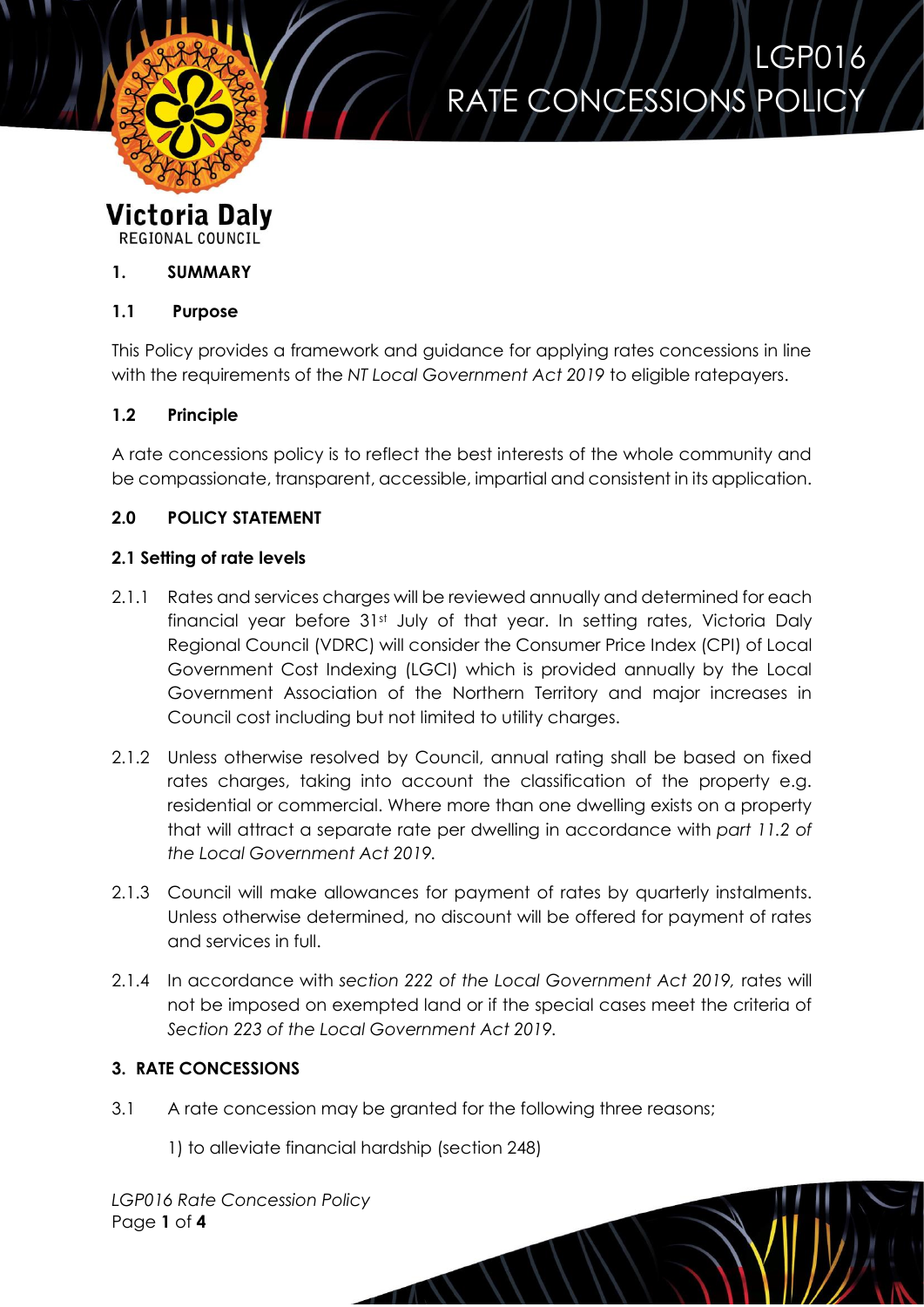

REGIONAL COUNCIL

2) to correct anomalies in the rating system (section 249)

3) if satisfied that the concession would advance public benefit purposes (section 250) recognised public benefits purposes are listed below;

- Securing the proper development of the council's area
- Preserving buildings or places of historical interest
- Protecting the environment
- Encouraging cultural activities
- Promoting community health or welfare
- Encouraging agriculture
- Providing recreation or amusement for the public
- 3.2 Applications for rate concession should state their case in writing to VDRC for consideration. The applicant should appropriately cover how their case satisfies one of the three legislative reasons for a rate concession. Such application should be assessed by relevant senior staff with appropriate recommendation made for Council's consideration at its next ordinary meeting. Council is under no obligation to grant rate concessions or enter into a payment agreement.
- 3.3 Applicants seeking a rate concessions for financial hardship (section 248) should consider appropriate payments plans as part of the application process. The applicant may need to show confidential statements and proof of financial hardship. Council need to take into consideration that they are satisfied that the person will suffer financial hardship if the rate concession is not granted. Council may include specific conditions in granting rates concessions.
- 3.4 Rate concessions are not to exceed term of council, a Council must not agree to grant a rate concession for a financial year that does not fall wholly or partly within the current term of council.
- 3.5 Where it has been decided that a concession would be appropriate under the public benefit purpose (section 250) this would be achieved in the following manner:
	- Category 1 organisations that undertake activities that rely on participant fees, community fundraising can apply for up to 75% rates concession.
	- Category 2 organisations that undertake activities that rely on participant fees, community fundraising and other government revenue can apply for up to 50% rate concession.

*LGP016 Rate Concession Policy* Page **2** of **4**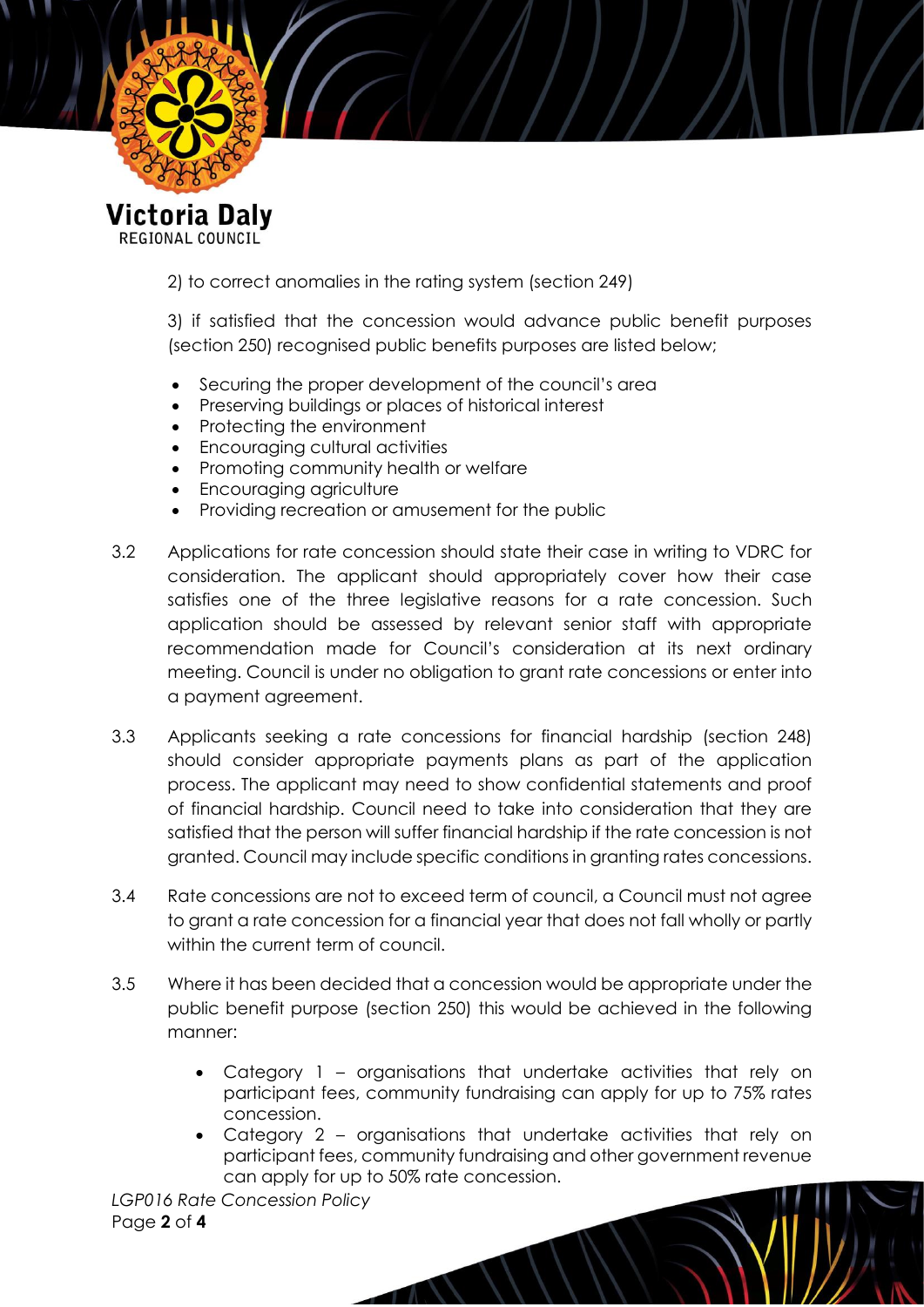

 Category 3 – organisations that undertake activities that rely on participation fees, community fundraising, other government revenue and any other forms of revenue can apply up to 25% rate concession.

The organisation must provide with their application a copy of the most recent audited financial statement, a copy of the constitution of the organisation and a copy of the most recent corporate plan.

Any information provided to Council will be treated as strictly confidential and will be presented to Council for consideration in a confidential report. Applications are to be submitted in writing.

Where a payment arrangement is entered into with a ratepayer and the agreed conditions are not fulfilled by the ratepayer within seven (7) days of falling due without an acceptable reason, VDRC may regard the arrangement as void. The original conditions of rates, due dates and accrued interest will apply.

3.6 In the case Council becomes aware of any ratepayer providing false or misleading information to gain assistance for which he/she would otherwise not be eligible, the agreement with Council will become null and void. The original conditions of rates, due dates and accrued interest will apply.

#### **4. Recovery of rates**

- 4.1 VDRC will issue a statement of outstanding rates and interest accrued at the completion of each instalment round. The statement is to be accompanied by a notice indicating that default interest is now being applied and that if rates remain outstanding at the date the second instalment is due, VDRC may take action to recover the debt.
- 4.2 If a rate debt to Council remains outstanding by the end of each rateable period, VDRC may take action to lodge an overriding statutory charge over the land in accordance to section 255 of the act. If the rates are not paid by the due date the rates become a charge on the land to which the rates relate.
- 4.3 Any legal, lodgement or cancellation fees for the recovery of the rates will be transferred to the rate payer.